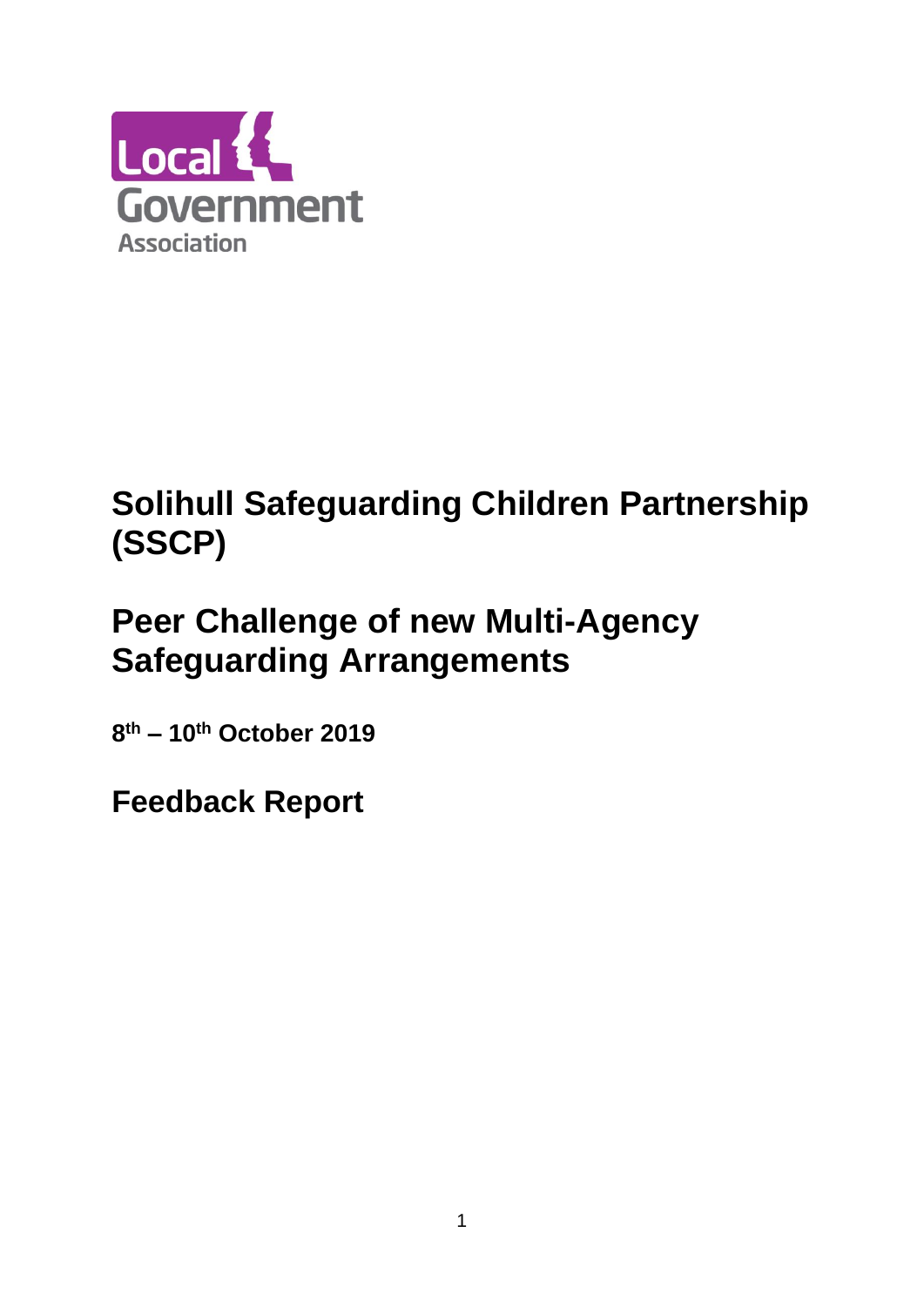## **1 Executive Summary**

Solihull is an early adopter for the implementation of new safeguarding partnership arrangements as set out in Working Together 2018. The purpose of this peer challenge is to provide an early assessment of these new arrangements and identify further opportunities to strengthen these so that an effective model of multi-agency working can be embedded to safeguard children.

Given that the new safeguarding partnership arrangements have only been in place a matter of months it is too early to tell how effective these will be. But the timing of this peer challenge does provide an opportunity to reflect, refine and further shape these arrangements before you embed an agreed approach.

Engagement from all partners and at all levels, from strategic leaders to frontline practitioners, is good. Many examples of this collaboration were highlighted either through strategic decisions or frontline practice. This provides a very strong platform to develop formal arrangements to ensure multi agency ownership and leadership for safeguarding children.

There is an urgent need to develop a robust, multi-agency, performance framework that will ensure the SSCP has a clear understanding of the key issues and strengths across the children's safeguarding system. This will provide a single place that strategic leaders and practitioners can refer to assess and monitor progress.

There needs to be a stronger focus on how SSCP is able to evidence impact and outcomes and understand what difference has been made. Developing clear processes and systems that enable the measurement and analysis of information which can then demonstrate the effectiveness of activity and approaches that have been agreed and implemented.

There is a tendency to over complicate structures and processes and a number of partners want to keep things simple. For example, the structure for the new safeguarding partnership arrangements seem sensible but this has been complicated by overlaying language from a theoretical model that is confusing most partners (at both strategic and operational levels)

Communication is key to making the new safeguarding partnership work. Solihull will want to invest time and resource and consider new ways of communicating that ensure there is an awareness and understanding of the role, priorities and impact of the Solihull Safeguarding Children Partnership.

## **2 Summary of the peer challenge approach**

The aim of this peer challenge is to help SSCP assess the implementation and potential effectiveness of the newly implemented multi agency safeguarding arrangements. It is important to remember that a challenge is not an inspection; it provides a critical friend to challenge the council and its partners in assessing their strengths and identify areas that could be improved.

## **The peer team**

Peer challenges are delivered by experienced professionals. The make-up of the peer team reflected the requirements and the focus of the peer challenge. Peers were selected on the basis of their relevant experience and expertise and their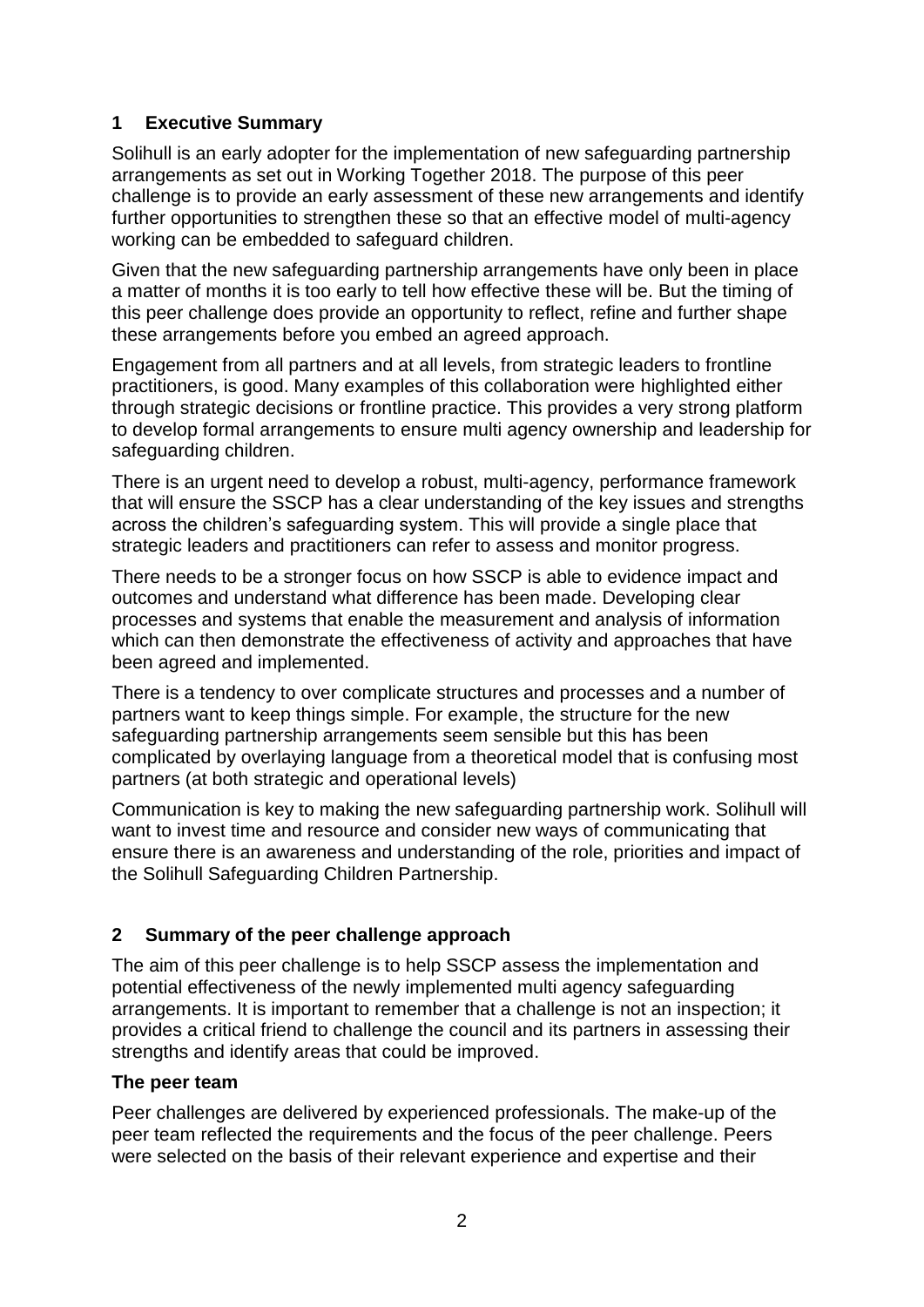participation was agreed with you. The peers who delivered the peer challenge in Solihull were:

- Lead Peer Steve Ashley, Safeguarding Partnership Scrutineer, Lancashire
- Social Care Peer Anna Gianfrancesco, Head of Safeguarding and Quality Assurance, Brighton and Hove Council
- Health Peer Wendy Thorogood, LGA Associate
- Education Peer Nick Jaques, Safeguarding Director, Carr Manor Community School
- Police Peer Heather Pearson, LGA Associate
- Peer Challenge Manager Richard Cooke, National Programme Manager (Children's Services), LGA

#### **3 Scope and Focus**

Following the publication of Working Together 2018, all areas have been required to introduce revised governance of safeguarding partnership arrangements. SSCP have worked with the LGA to pilot a new peer challenge focusing on these arrangements and framed around four key themes:

- Effectiveness of structure and process
- Governance, accountability and resources
- Strategic partnerships
- Impact and outcomes

#### **4 Main Findings**

#### **4.1 Effectiveness of structure and process**

The peer team were quickly able to establish that there is good engagement from all partners in safeguarding arrangements. Partners spoke positively about the relationships they have been able to build and how this has enabled effective collaboration. It is important that this engagement also appears to be pitched at the right level with senior leaders involved in high level strategic discussions whilst their more operational colleagues are working together to develop and embed effective approaches to practice. The three strategic leaders for the local authority, police and health are strongly committed to drive change, get things right and embed the safeguarding partnership arrangements. Whilst the SSCP is seen as the formal vehicle for how they collectively safeguard children there are also many informal interactions between these three leaders which is building a strong and effective working relationship.

The fact that Solihull has pushed ahead to move into the new safeguarding partnership arrangements early is another demonstration of the strong partnership platform that is being built upon and, equally, the ambition to improve and refine the existing model.

There is good take up of the multi-agency safeguarding training offer and feedback from partners was that training was high quality and well regarded. The use of a pool of multi-agency peers to deliver the training also ensures that the experience, expertise and skills are being utilised from across the partnership. It is also positive that significant numbers of staff have been trained in the use of the Graded Care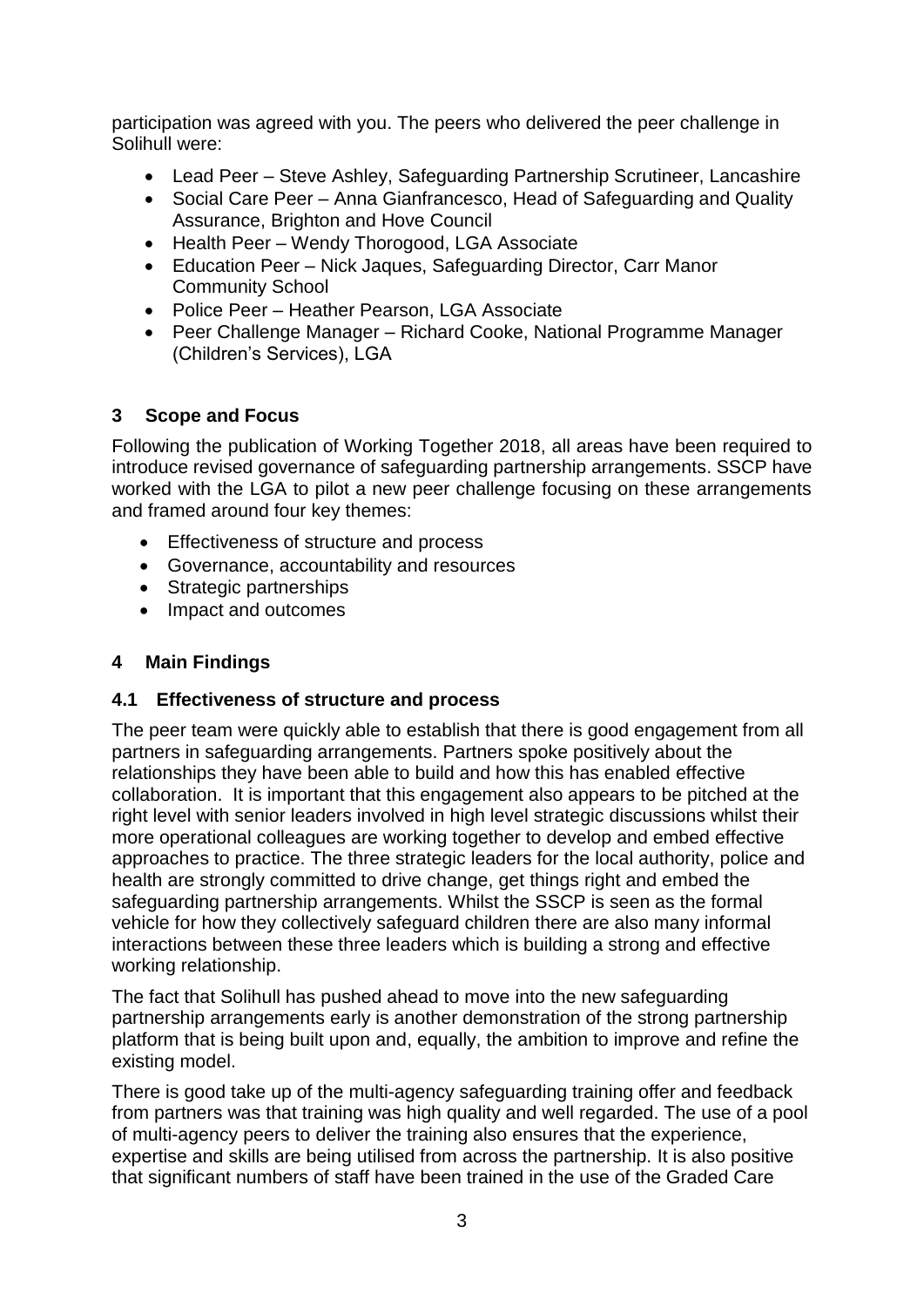Profile. However, this has not translated into any real change in practice and there is little evidence of increasing use of the Graded Care Profile or analysis of the impact of the training. A clear and shared plan needs to be developed, agreed and communicated that will build on the training delivered and articulate the next steps to embed the Graded Care Profile into practice.

It is acknowledged that the structure and processes around the new safeguarding partnership arrangements have only recently been introduced. However, there was very little understanding or ownership of these or even in some instances an awareness that changes had occurred. It is also clear that the use of David Kolb experiential learning theory to describe the different phases of the meeting cycle is causing unnecessary confusion.

The principle of a strategic group supported by a group focussed on delivery and one focussed on assurance seems a sensible approach. However, the reporting processes between the three seems overly complicated, linear and on paper suggests a rather laborious process from the identification of an issue to the implementation of a response.

On a more practical level, you are aware that agendas and the accompanying number of papers presented, is currently unmanageable and does not allow an appropriate level of discussion and challenge within meetings. There is also a need to formalise how the Partnership is able to respond to urgent issues that do not fit within the existing cycle of meetings.

There should now be a concerted focus on communication, transparency and engagement not only with the workforce but also with children and families and the wider public. Ensuring the new arrangements are well understood, their purpose is clear, and it is clear how to engage. There is a real opportunity to consider a better use of social media and technology to enable this.

## **4.2 Governance, accountability and resources**

The Lead Member for Children, Education and Skills is very experienced and has a good understanding of children's services, including the current strengths and challenges for services in Solihull in how they protect and safeguard children. The Lead Member is actively engaged in a number of children's focussed strategic forums at both a local and national level and is committed to ensuring that these are able to improve outcomes.

There are good and established partnership links across the West Midlands region and recognition that this provides the opportunity to effectively collaborate around themes of work. This working on a regional and sub regional footprint has helped to develop practice and learning and implement new approaches in a number of areas including the new Rapid Review approach and the Tri.x (the online portal to access social care policy and procedures) policy updates.

You have acknowledged that there is a need to unpick and articulate clearly the inter relationships between several strategic partnership boards that exist in Solihull. This work has already begun and once finalised will help partners to understand how key partnerships such as the Health and Wellbeing Board, Adult Safeguarding Board, SSCP and Corporate Parenting Board work together and minimise the duplication of resources and capacity.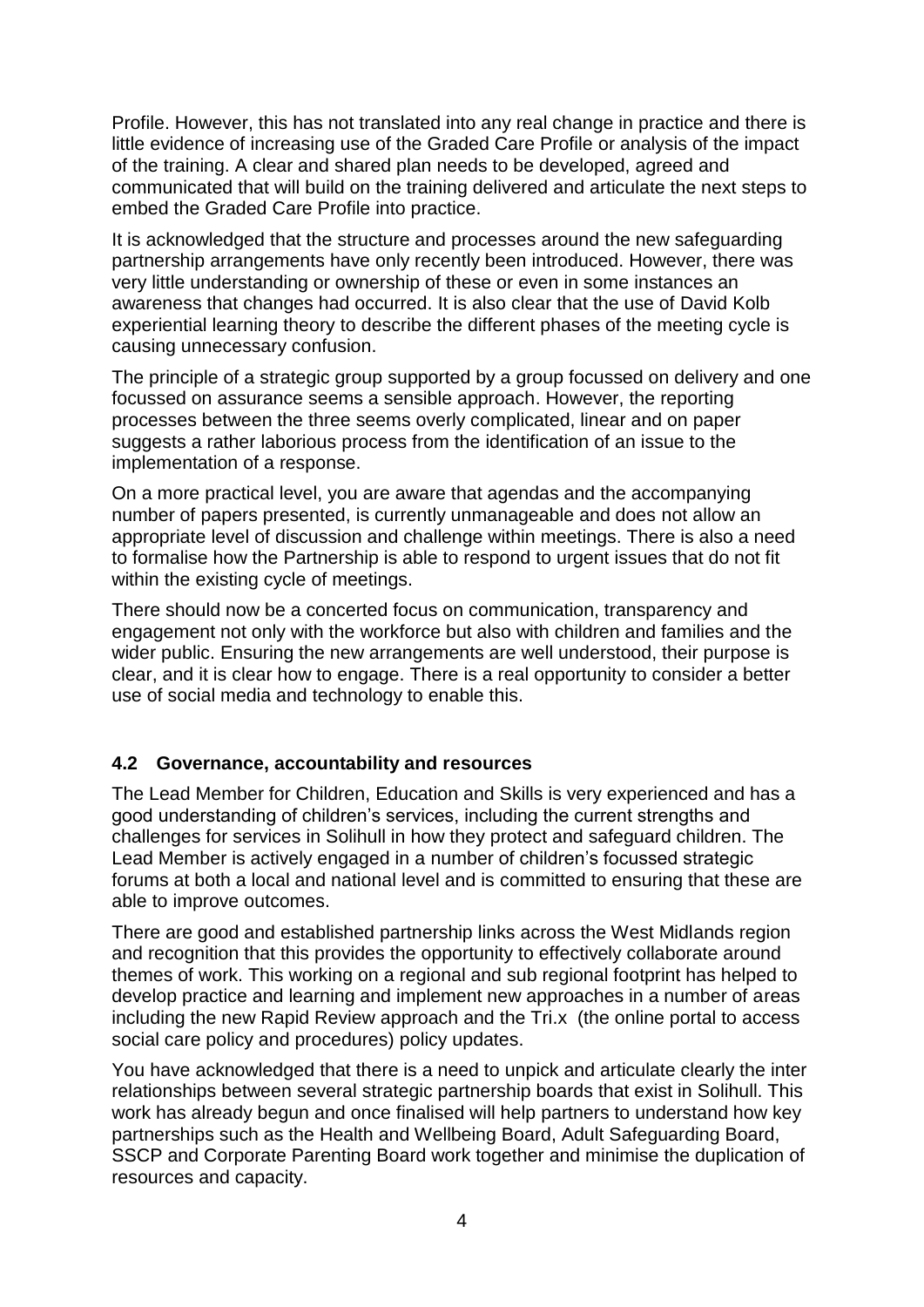The establishment of the Exploitation Reduction Group is positive and will be a key forum to drive multi-agency change to improve outcomes for vulnerable children and adults at risk of exploitation. There is senior leader commitment that this Group will be action focussed and appropriate representation across all relevant partner agencies to ensure a coherent response to emerging issues.

The multi-agency audit model is well established in Solihull and is clearly understood by practitioners and their managers. The Partnership will want to continue to invest capacity and resource into this model, ensure it is focussed around key priorities and that the learning is shared and used to improve practice.

The terms of reference for SSCP need to reviewed and refreshed to ensure they are fit for purpose. For example, it is not clear at the moment around the role of the education representative, the expectations of this role and the contribution they would make. In addition, the SSCP needs to clarify how the voluntary sector will engage in these new partnership arrangements.

Decision making also needs to be refined to ensure a partnership model that is not only robust but responsive and recognises the seniority and expertise of officers engaged, for example in the Response and Delivery Group and the Assurance and Review Group.

Communication and engagement is a key challenge for the SSCP. The peer team spoke to frontline practitioners and whilst some were aware that new partnership arrangements had been implemented, many were not aware and nobody was able to describe these changes. It is understood that these changes have taken place very recently but there is little recognition of this by frontline practitioners. There is an opportunity for the Business Unit to develop and drive an improved approach around communication and engagement and be far more visible across the Partnership at all levels, from strategic to frontline.

The role of the scrutineer is still unclear and further work needs to be undertaken to ensure that partners understand that the role is different from that of the Independent Chair and what these differences are.

There does not appear to be widespread clarity around the SSCP budget, the contributions that are made and how these are used to fund activity. The delivery of the training programme is an example of this with uncertainty from some partners around how their financial contributions are used, when free training places are available and when some incur a charge.

SSCP needs to maintain a strong focus on how it is embeds and sustains new partnership activity and approaches and the evidence it will collect and measure to assure itself that this is happening. Wrapping a programme management approach around key delivery priorities to manage and ensure successful implementation.

## **4.3 Strategic partnerships**

There is widespread recognition that engagement with a complex health economy is good and works well. However, there is also acknowledgement that not all partners understand fully the different parts of the health system, what they deliver and the recent restructures that have taken place. It will be important, if this positive engagement is to be maintained, that there is a sustained effort from across the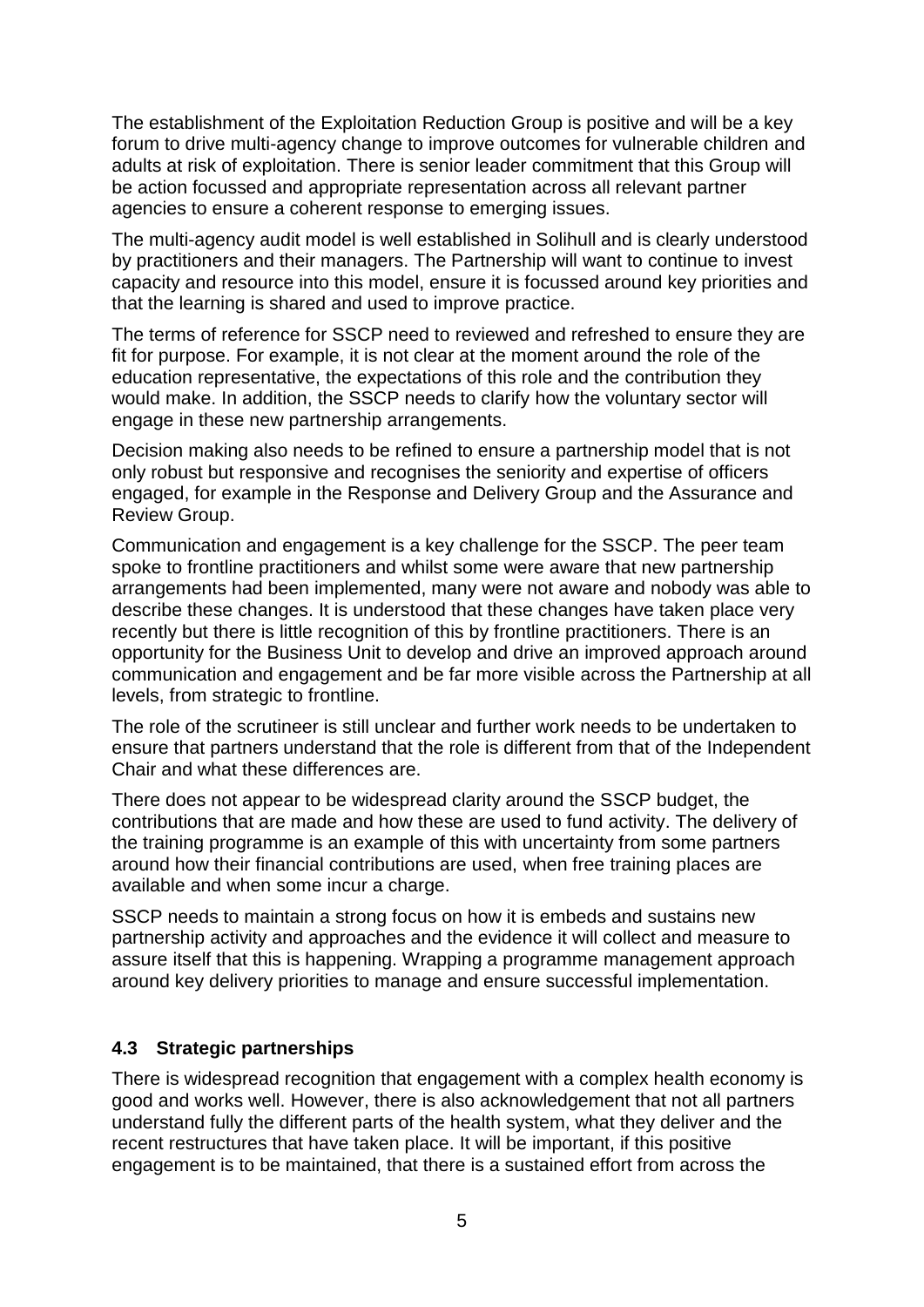partnership that continues to work hard at maintaining an effective relationship with health providers and commissioners.

Whilst there has been significant restructuring and change across a number of sectors and organisations this does not appear to have impacted negatively on service delivery or on how partners are working together.

Engagement from education establishments is very positive and the Education and Learning Relevant Agencies Group (ELRAG) is well attended and provides a useful forum to ensure schools, colleges and early years settings are informing the work of the SSCP. More generally, head teachers demonstrated a willingness to work with the Council and other partners.

There is evidence that some key strategic decisions have been able to make a positive impact on the effectiveness of practice. One example of this is the decision to add an education professional into MASH which has strengthened the relationship with schools. Another is the recent restructure of the Council's Early Help services which again has been positively received by partners and especially schools.

It is positive that the current Scrutineer was previously the Independent Chair as this has provided some stability through the transition period to new arrangements. The Scrutineer has also been able to use his knowledge of previous process, structure and relationships to help shape and inform the newly formed SSCP.

The peer team were not able to find a clearly articulated vision and set of principles that partner organisations have developed, signed up to and own. If these do not exist, it will be something you may want to develop quickly as the foundation for future partnership working through the SSCP.

There needs to be more clarity around who the SSCP is accountable to and how it engages with other key strategic partnerships such as the Health and Wellbeing Board. You anticipate that the work that began in August 2019 to review multi agency boards and partnerships will address this.

Partners have identified that emotional wellbeing and mental health are key priorities for children and young people. The peer team felt that given this focus it would be beneficial to consider further how the mental health providers are engaged in the Partnership and the opportunity to formalise this through the SSCP.

As has been mentioned previously, whilst engagement with the health sector is good, there is still a lack of understanding from some partners around the changes in structure and delivery that have taken place across health – for example through the bringing together of Birmingham and Solihull Commissioning Groups into one organisation. It was suggested that a clear structure map would be extremely helpful, if it is possible to produce this for what is a highly complex system.

#### **4.4 Impact and outcomes**

The last SIF Ofsted Inspection in 2016 judged the effectiveness of the LSCB to be good. It is positive that these strong foundations have been maintained and built upon in the new arrangements. As part of this transition to new arrangements the Chair has been able to provide direction and focus minds, challenging the Partnership with questions such as 'what have we done to make a difference?'